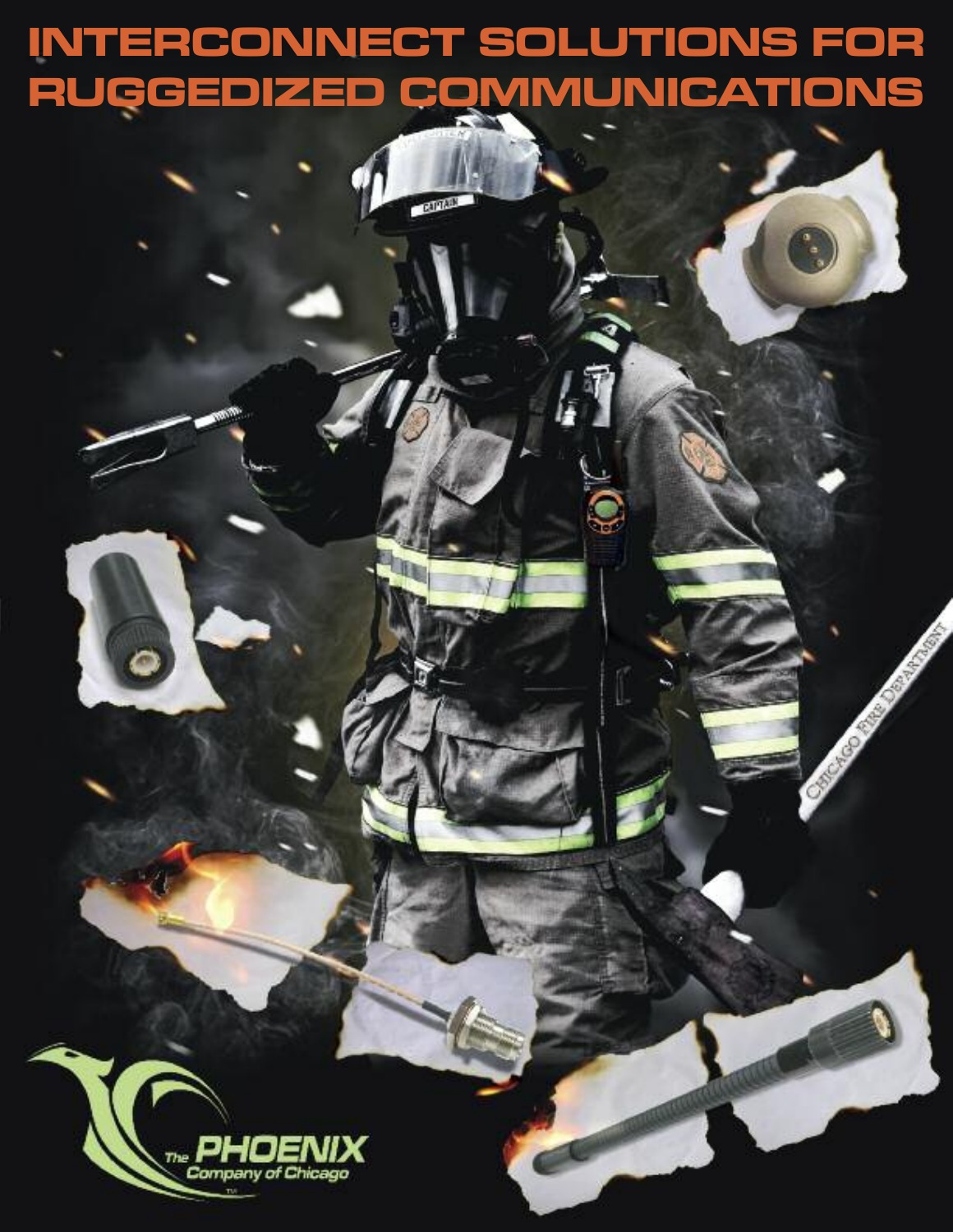Communication radios often carry critical public safety information GPS Antenna and must operate reliably in demanding and hostile environments. A key factor in shielding the radio from harsh elements is the interface between the radio and the antenna. The Phoenix Company of Chicago **Gooseneck** designs and manufactures a wide array of Waterproof Connectors and Adapter Cable Assemblies that provide reliable electrical performance while protecting the integrity of all handheld, manpack, and vehicular communication devices in rugged situations. Phoenix's expanding product line includes all waterproof components pictured. We confidently serve the following industries where radio TNC Waterproof performance is paramount to mission critical applications in which Cable Assembly human lives and the protection of property is at stake. SMA Waterproof Cable Assembly Homeland Security Border Control Filtered Audio Police Connector **Fire Military** Coast Guard Search and Rescue Dataport Receptacle Emergency Medical Services Disaster Relief Organizations **Construction** Dataport Plug **Mining** Cable Assembly Petrochemical Battery Connector Receptacle Battery Connector Plug $\circ$ Products may be subject to U.S. Export Regulations. Please consult factory.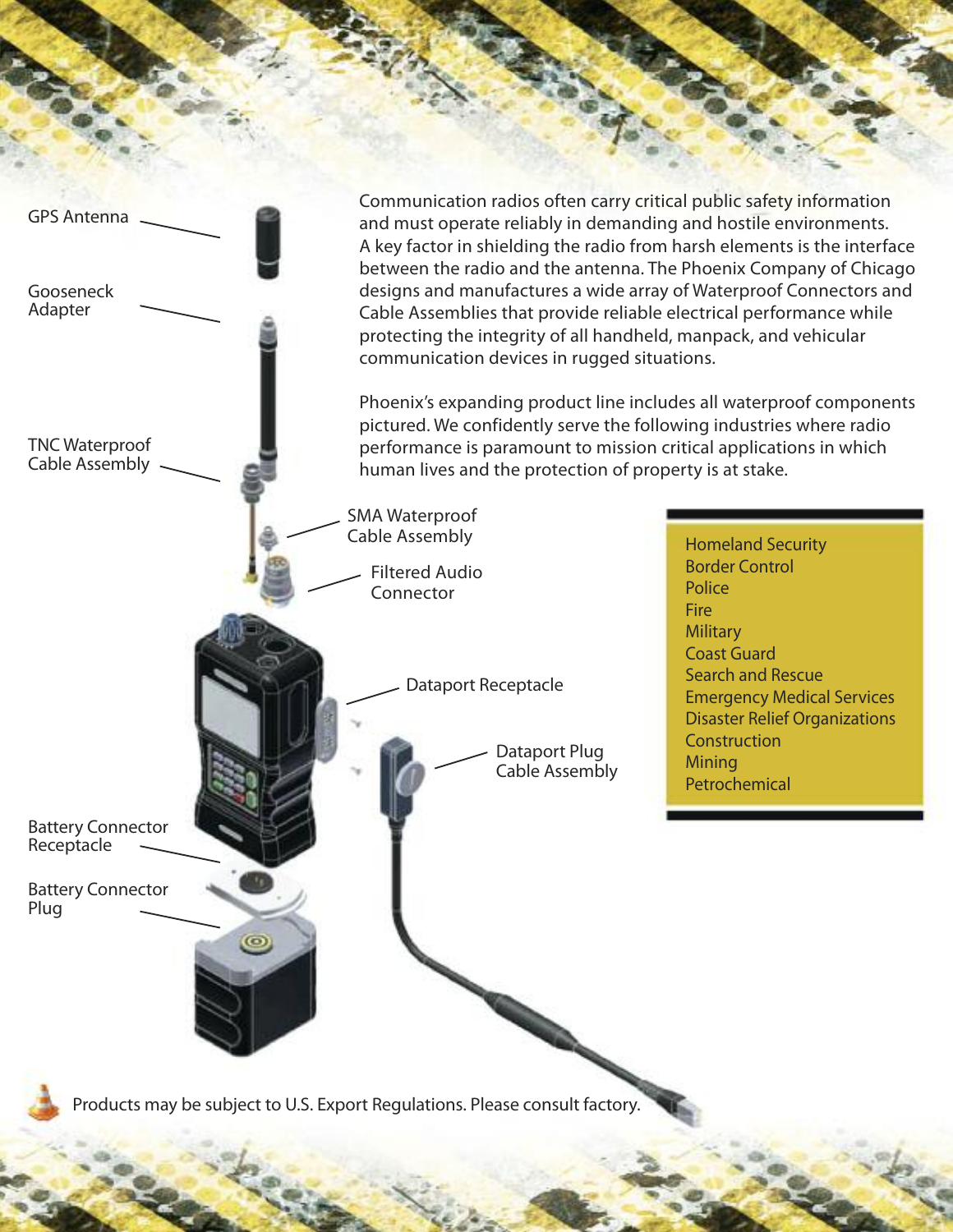# **WATERPROOF RF CONNECTORS**

Environmentally sealed and weather-resistant, Phoenix's Waterproof RF Connectors are designed to withstand severe atmospheric conditions and are rated to exceed IP67\* and MIL-STD-202. Connectors feature rear-mount and front-mount designs, 4 standard cable groups, and superior mechanical and electrical performance.

| <b>Part Number</b> | <b>Series</b> | <b>Body Material/Finish</b> | <b>Body Style</b> | <b>Mounting Direction</b> | <b>Cable Group</b> | <b>Cable Termination Method</b> |
|--------------------|---------------|-----------------------------|-------------------|---------------------------|--------------------|---------------------------------|
| 22-1965-0298N      | <b>SMA</b>    | Brass/Nickel                | <b>Bulkhead</b>   | Rear-Mount                | 1.13mm             | Solder Crimp                    |
| 22-1965-0398N      | <b>SMA</b>    | Brass/Nickel                | <b>Bulkhead</b>   | Rear-Mount                | 1.32mm             | Solder Crimp                    |
| 22-1965-0498N      | <b>SMA</b>    | Brass/Nickel                | <b>Bulkhead</b>   | Rear-Mount                | 1.37mm and RG-178  | Solder Crimp                    |
|                    |               |                             |                   |                           |                    |                                 |
| 22-1917-0298N      | <b>SMA</b>    | Brass/Nickel                | <b>Bulkhead</b>   | Front-Mount               | 1.13mm             | Solder Crimp                    |
| 22-1917-0398N      | <b>SMA</b>    | Brass/Nickel                | <b>Bulkhead</b>   | Front-Mount               | 1.32mm             | Solder Crimp                    |
| 22-1917-0498N      | <b>SMA</b>    | Brass/Nickel                | <b>Bulkhead</b>   | Front-Mount               | 1.37mm and RG-178  | Solder Crimp                    |
|                    |               |                             |                   |                           |                    |                                 |
| 41-1915-0290N      | <b>TNC</b>    | Brass/Nickel                | <b>Bulkhead</b>   | Rear-Mount                | 1.13mm             | Solder Crimp                    |
| 41-1915-0390N      | TNC.          | Brass/Nickel                | <b>Bulkhead</b>   | Rear-Mount                | 1.32mm             | Solder Crimp                    |
| 41-1915-0490N      | <b>TNC</b>    | Brass/Nickel                | <b>Bulkhead</b>   | Rear-Mount                | 1.37mm and RG-178  | Solder Crimp                    |
|                    |               |                             |                   |                           |                    |                                 |
| 41-1969-0290N      | TNC.          | Brass/Nickel                | <b>Bulkhead</b>   | Front-Mount               | 1.13mm             | Solder Crimp                    |
| 41-1969-0390N      | TNC.          | Brass/Nickel                | <b>Bulkhead</b>   | Front-Mount               | 1.32mm             | Solder Crimp                    |
| 41-1969-0490N      | TNC.          | Brass/Nickel                | <b>Bulkhead</b>   | Front-Mount               | 1.37mm and RG-178  | Solder Crimp                    |

Stainless steel bodies (passivated plating) available upon request. Please consult factory for your requirements.

#### **Waterproof SMA (22 Series) Electrical and Environmental Specifications:**

Impedance: 50 Ohms Frequency Range: DC To 6 GHz (Cable Dependent) Insulation Resistance: 5,000 Megohms Temperature Rating: -65°C To +165°C

Vibration: MIL-STD-202, Method 204, Test Condition D Shock: MIL-STD-202, Method 213, Condition I Thermal Shock: MIL-STD-202, Method 107, Test Condition B Corrosion: MIL-STD-202, Method 101, Test Condition B, 5% Salt Solution Moisture Resistance: MIL-STD-202, Method 106 (High Humidity And Heat) Immersion: Exceeds IP67 (Unmated/Mated Conditions)

\*Consult factory for IP68 requirements.

#### **Waterproof TNC (41 Series) Electrical and Environmental Specifications:**

Impedance: 50 Ohms Frequency Range: DC To 6 GHz (Cable Dependent) Insulation Resistance: 5,000 Megohms Temperature Rating: -65°C To +165°C

Vibration: MIL-STD-202, Method 204, Test Condition B Shock: MIL-STD-202, Method 213, Test Condition B Thermal Shock: MIL-STD-202, Method 107, Test Condition B Corrosion: MIL-STD-202, Method 101, Test Condition B Moisture Resistance: MIL-STD-202, Method 106 (High Humidity And Heat) Immersion: Exceeds IP67 (Unmated/Mated Conditions)

\*Consult factory for IP68 requirements.



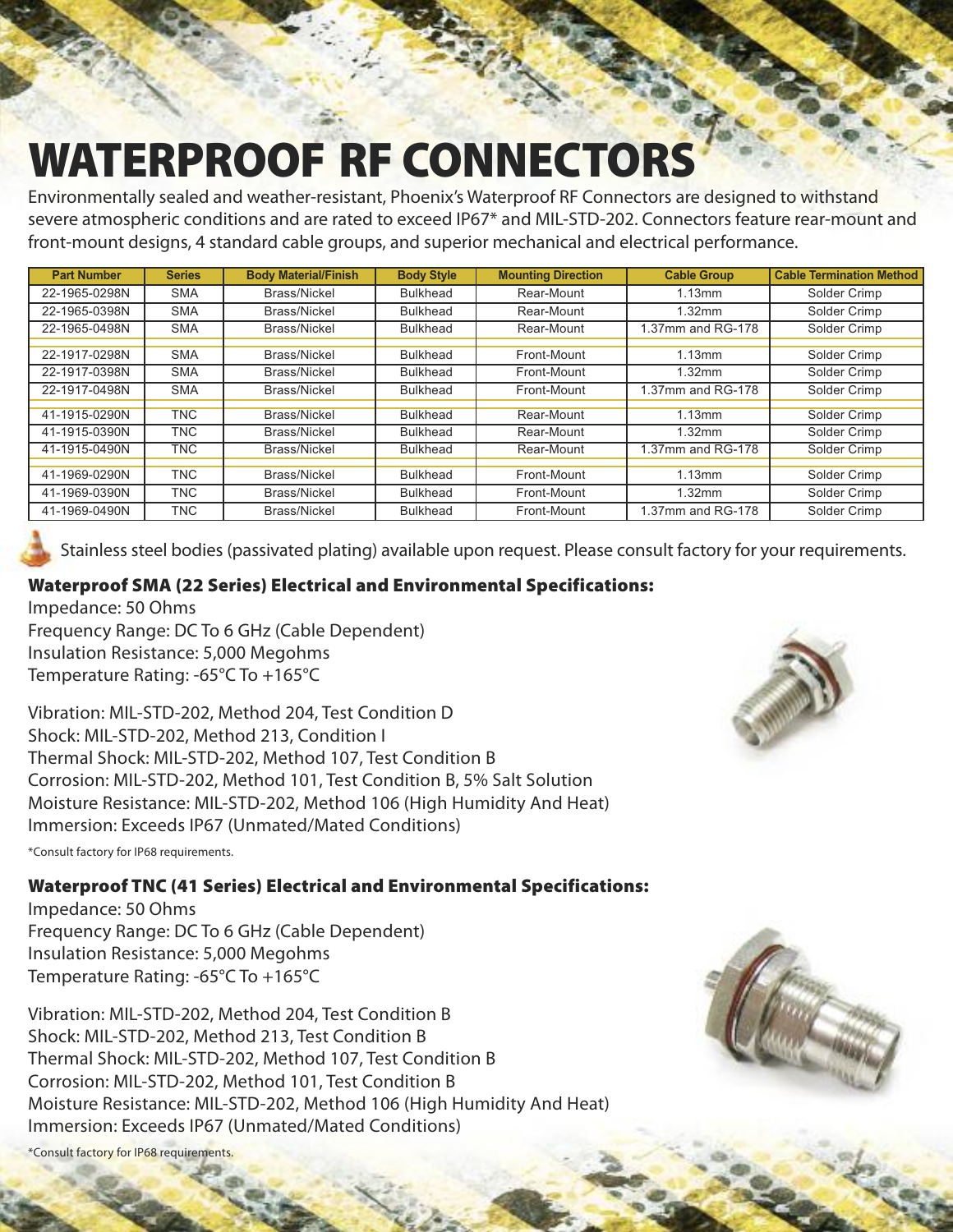### **WATERPROOF ADAPTERS**

Phoenix's between series of Waterproof Adapters are designed for rugged environments. Our weatherproof adapters are used to securely connect UHF and GPS antennas, ensuring a constant waterproof seal between the outer antenna and the radio. Adapters exceed IP67\* and can accommodate SMA, TNC, and MMCX interface types.

| <b>Part Number</b> | <b>Adapter Connector Type</b> | <b>Sealed Condition</b> | <b>Body Material/Finish</b> | <b>Mounting Style</b>       | <b>External Interface</b> |
|--------------------|-------------------------------|-------------------------|-----------------------------|-----------------------------|---------------------------|
| 2233-1165-00N      | SMA Jack to MMCX Jack         | Unmated/Mated           | Brass/Nickel                | <b>Bulkhead Rear-Mount</b>  | SMA Jack                  |
|                    |                               |                         |                             |                             |                           |
| 2233-1180-00N      | SMA Jack to MMCX Jack         | Unmated/Mated           | Brass/Nickel                | <b>Bulkhead Front-Mount</b> | SMA Jack                  |
|                    |                               |                         |                             |                             |                           |
| 3341-1115-00N      | TNC Jack to MMCX Jack         | Unmated/Mated           | Brass/Nickel                | <b>Bulkhead Rear-Mount</b>  | TNC Jack                  |
|                    |                               |                         |                             |                             |                           |
| 3341-1169-00N      | TNC Jack to MMCX Jack         | Unmated/Mated           | Brass/Nickel                | <b>Bulkhead Front-Mount</b> | TNC Jack                  |

Stainless steel bodies (passivated plating) available upon request. Please consult factory for your requirements. \*Consult factory for IP68 requirements.



### **WATERPROOF CABLE ASSEMBLIES**

The Phoenix Company of Chicago offers a variety of cable assemblies incorporating waterproof SMA or TNC connectors (front and rear-mount available) for reliable performance in extreme environments. These connectors can be terminated to a wide variety of cables such as RG-178, 1.13, 1.32, and 1.37mm diameters for tight-space applications requiring micro-miniature connectors.

| <b>IP67 Connector</b> | <b>Cable Type</b>  | Length     | <b>Internal Connector</b> |
|-----------------------|--------------------|------------|---------------------------|
| <b>SMA</b>            | 1.13, 1.32, 1.37mm | $4-12$ in. | U.FL                      |
|                       |                    |            |                           |
| <b>SMA</b>            | <b>RG-178</b>      | 4-12 in.   | <b>MMCX</b>               |
|                       |                    |            |                           |
| <b>TNC</b>            | 1.13, 1.32, 1.37mm | 4-12 in.   | U.FL                      |
|                       |                    |            |                           |
| <b>TNC</b>            | <b>RG-178</b>      | 4-12 in.   | <b>MMCX</b>               |



Please consult Phoenix's online"Waterproof Cable Assembly Part Numbering System Guide"to efficiently specify your requirements for a waterproof cable assembly in 4 simple steps. Visit www.phoenixofchicago.com for more details.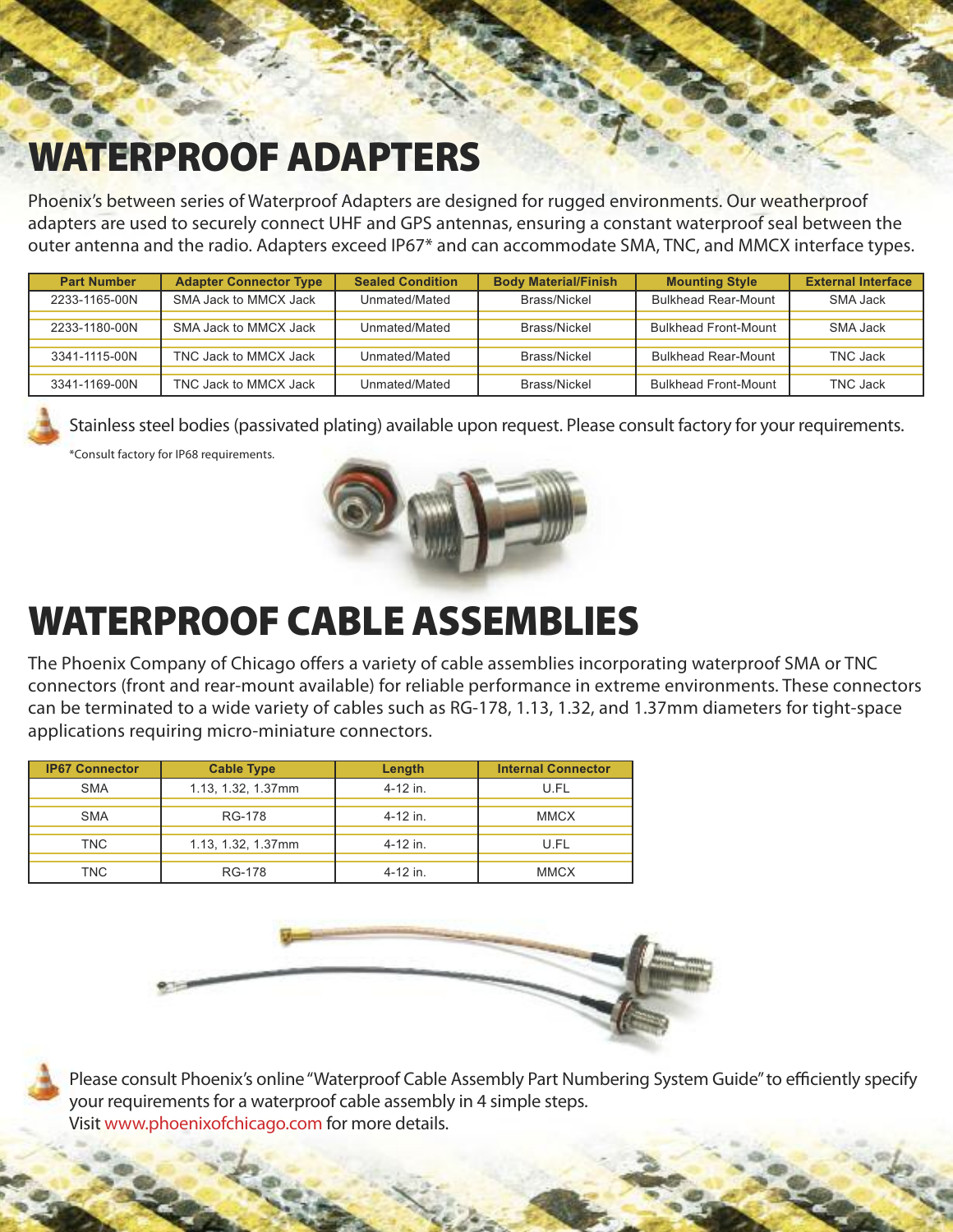## **RUGGEDIZED GOOSENECK ADAPTERS**

Ruggedized Gooseneck Adapters enhance an antenna's receiving performance when mounted to a manpack or a body-worn radio. The Gooseneck flexes to permit vertical orientation of a GPS antenna when a manpack radio is laid flat on a horizontal surface. It also positions the GPS antenna away from the body when a hand-held radio is worn in a sling or belt-clip. Positioning the antenna away from the radio can improve decoupling of noise fields at the top of the radio. A Gooseneck Adapter can also move the antenna off the radio surface to allow more room for adjacent control knobs and connectors. Custom design capabilities and vertically-integrated manufacturing allows Phoenix to offer configurations to meet customers'unique environmental and mechanical requirements.

| <b>Part Number</b> | <b>Interface Type</b> | <b>Sealed Condition</b> | <b>Body Material</b>   | Length |
|--------------------|-----------------------|-------------------------|------------------------|--------|
| G2020-0100-030     | SMA Plug to SMA Jack  | Unmated/Mated           | <b>Stainless Steel</b> | 3"     |
| G2020-0100-040     | SMA Plug to SMA Jack  | Unmated/Mated           | <b>Stainless Steel</b> | 4"     |
| G2020-0100-050     | SMA Plug to SMA Jack  | Unmated/Mated           | <b>Stainless Steel</b> | 5"     |
| G2020-0100-060     | SMA Plug to SMA Jack  | Unmated/Mated           | <b>Stainless Steel</b> | 6"     |
| G2020-0100-070     | SMA Plug to SMA Jack  | Unmated/Mated           | <b>Stainless Steel</b> | 7"     |
| G2020-0100-080     | SMA Plug to SMA Jack  | Unmated/Mated           | <b>Stainless Steel</b> | 8"     |
| G2020-0100-090     | SMA Plug to SMA Jack  | Unmated/Mated           | <b>Stainless Steel</b> | 9"     |
| G2020-0100-100     | SMA Plug to SMA Jack  | Unmated/Mated           | <b>Stainless Steel</b> | 10"    |
| G2020-0100-110     | SMA Plug to SMA Jack  | Unmated/Mated           | <b>Stainless Steel</b> | 11"    |
| G2020-0100-120     | SMA Plug to SMA Jack  | Unmated/Mated           | <b>Stainless Steel</b> | 12"    |
|                    |                       |                         |                        |        |
| G4242-0100-030     | TNC Plug to TNC Jack  | Unmated/Mated           | Stainless Steel        | 3"     |
| G4242-0100-040     | TNC Plug to TNC Jack  | Unmated/Mated           | <b>Stainless Steel</b> | 4"     |
| G4242-0100-050     | TNC Plug to TNC Jack  | Unmated/Mated           | <b>Stainless Steel</b> | 5"     |
| G4242-0100-060     | TNC Plug to TNC Jack  | Unmated/Mated           | <b>Stainless Steel</b> | 6"     |
| G4242-0100-070     | TNC Plug to TNC Jack  | Unmated/Mated           | <b>Stainless Steel</b> | 7"     |
| G4242-0100-080     | TNC Plug to TNC Jack  | Unmated/Mated           | <b>Stainless Steel</b> | 8"     |
| G4242-0100-090     | TNC Plug to TNC Jack  | Unmated/Mated           | <b>Stainless Steel</b> | 9"     |
| G4242-0100-100     | TNC Plug to TNC Jack  | Unmated/Mated           | <b>Stainless Steel</b> | 10"    |
| G4242-0100-110     | TNC Plug to TNC Jack  | Unmated/Mated           | <b>Stainless Steel</b> | 11"    |
| G4242-0100-120     | TNC Plug to TNC Jack  | Unmated/Mated           | Stainless Steel        | 12"    |

# **DATAPORT CONNECTORS**

Designed to meet harsh environmental requirements to protect the integrity of your radio, Phoenix's Dataport Connectors provide superior performance, reliability, and secure data communications. Our spring-loaded contact system provides a generous contact mating surface to accommodate connector misalignment without impacting performance.

A spring-probe system houses individual touchpad contact areas, which enable an effective electrical engagement.

The individual touchpad contacts prevent the accumulation of contaminants providing reliable mating in critical field conditions. Connectors are available in contact arrangements from 18 to 40-pins and in printed circuit board and solder cup terminations.





MC1809R-1

20 meter water immersion per MIL-STD-810 is available. Please consult factory for your requirements.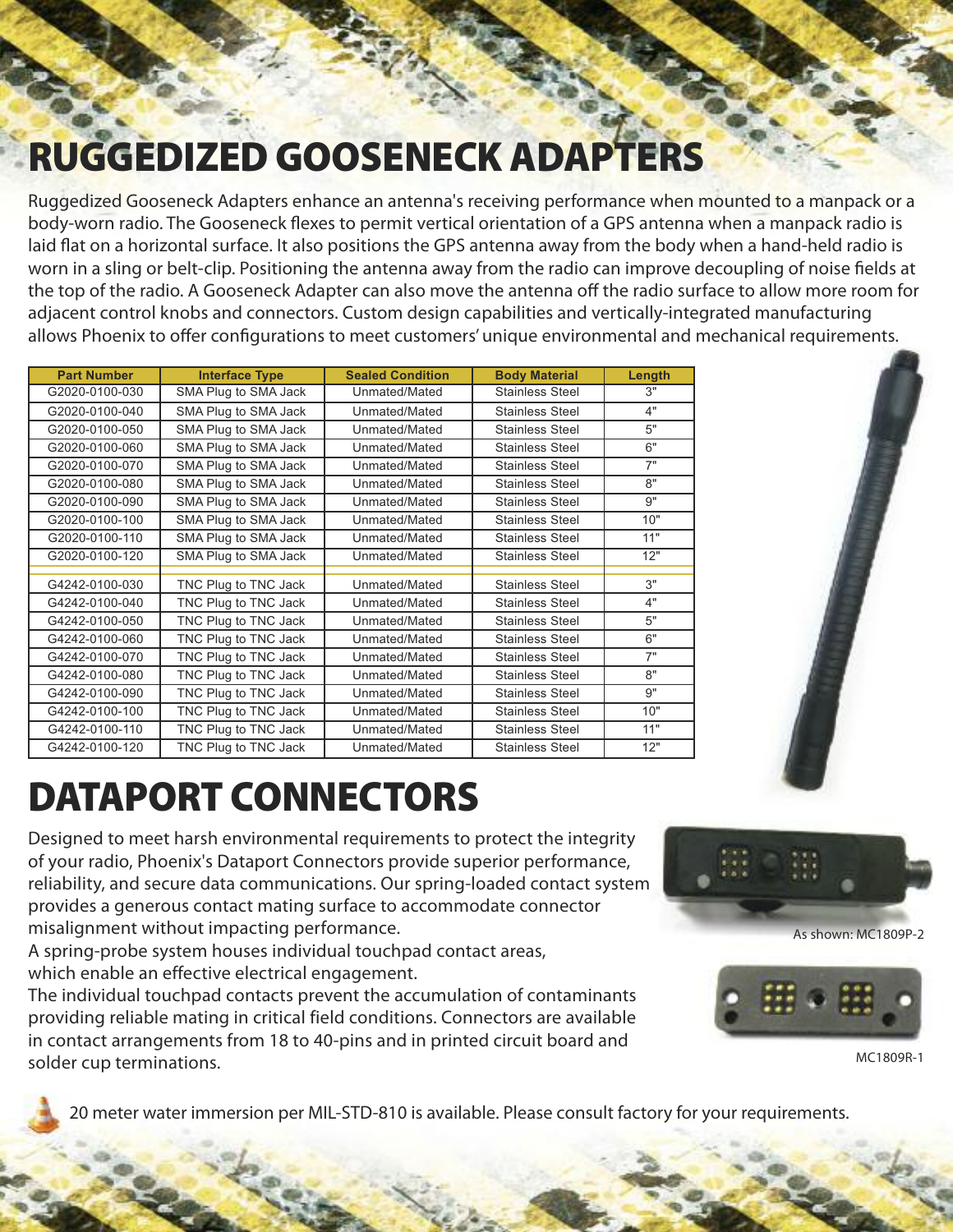# **AUDIO CONNECTORS**

Phoenix's Audio Connectors feature high performance, reliability, and excellent environmental protection for communication devices in harsh weather conditions. Designed per MIL-DTL-55116, Phoenix's five and six-pin filtered and non-filtered audio connectors are available in solder cup and printed circuit board terminations. Our design capabilities support custom applications for greater density, higher pin-count, and smaller size. Dust caps are available for protection against EMI, dust, and water.

| <b>Non-Filtered Audio Receptacle Part Number</b>   |                              | # of Terminals                  | <b>Termination Style</b>    |                          | <b>Shell Style</b>          |                   | <b>Mounting Hardware</b>                        |
|----------------------------------------------------|------------------------------|---------------------------------|-----------------------------|--------------------------|-----------------------------|-------------------|-------------------------------------------------|
| MC183                                              |                              | 5                               | Solder Cup                  |                          | Rear-Mount                  |                   | 4-Slot Castle Nut                               |
| MC183-20                                           |                              | 5                               | PCB Terminal .030" x .564"  |                          | Rear-Mount                  |                   | 4-Slot Castle Nut                               |
| MC183-9                                            |                              | 5<br>PCB Terminal .040" x .437" |                             | Rear-Mount               |                             | 4-Slot Castle Nut |                                                 |
| MC283                                              |                              | 6<br>Solder Cup                 |                             | Rear-Mount               |                             | 4-Slot Castle Nut |                                                 |
| MC283-20                                           |                              | PCB Terminal .030" x .564"<br>6 |                             | Rear-Mount               |                             | 4-Slot Castle Nut |                                                 |
| MC283-2                                            |                              | 6                               | PCB Terminal .040" x .437"  |                          | Rear-Mount                  |                   | 4-Slot Castle Nut                               |
| <b>MC183S</b>                                      |                              | 5                               | Solder Cup                  |                          | Front-Mount                 |                   | Hex Nut                                         |
| MC683S                                             |                              | 6                               | Solder Cup                  |                          | Front-Mount                 |                   | Hex Nut                                         |
| MC683S-21CN6                                       |                              | 6                               | PCB Terminal .040" x .110"  |                          | Front-Mount                 |                   | 6-Slot Castle Nut                               |
| MC683S-21CN4                                       |                              | 6<br>PCB Terminal .040" x .110" |                             | Front-Mount              | 4-Slot Castle Nut           |                   |                                                 |
| <b>Non-Filtered Audio Plug Part Number</b>         |                              | # of Terminals                  |                             | <b>Termination Style</b> | <b>Shell Style</b>          |                   | <b>Mounting Hardware</b>                        |
| MC529                                              |                              | 6                               |                             | Solder Cup               | Front-Mount                 |                   | Hex Nut                                         |
| <b>Filtered Audio Receptacle Part Number</b>       | # of Terminals               | <b>Termination Style</b>        |                             | <b>Shell Style</b>       | <b>Mounting Hardware</b>    |                   | <b>Filter Type (Pi)</b>                         |
| MC183F-1-025                                       | 5                            |                                 |                             |                          |                             |                   |                                                 |
|                                                    |                              |                                 |                             |                          |                             |                   |                                                 |
|                                                    |                              | Solder Cup                      |                             | Rear-Mount               | 4-Slot Castle Nut           |                   | 3,000 pF (Pin A Grounded)                       |
| MC183F-1-025-5                                     | 5                            | PCB Terminal .040" x .185"      |                             | Rear-Mount               | 4-Slot Castle Nut           |                   | 3,000 pF (Pin A Grounded)                       |
| MC183F-3-025                                       | 5                            | Solder Cup                      |                             | Rear-Mount               | 4-Slot Castle Nut           |                   | 3,000 pF (All Pins Filtered)                    |
| MC183F-3-025-5                                     | 5                            | PCB Terminal .040" x .185"      |                             | Rear-Mount               | 4-Slot Castle Nut           |                   | 3,000 pF (All Pins Filtered)                    |
| MC283F-1-025                                       | 6                            | Solder Cup                      |                             | Rear-Mount               | 4-Slot Castle Nut           |                   | 3,000 pF (Pin A Grounded)                       |
| MC283F-1-025-5                                     | 6                            | PCB Terminal .040" x .185"      |                             | Rear-Mount               | 4-Slot Castle Nut           |                   | 3,000 pF (Pin A Grounded)                       |
| MC283F-3-025                                       | 6                            | Solder Cup                      |                             | Rear-Mount               | 4-Slot Castle Nut           |                   | 3,000 pF (All Pins Filtered)                    |
| MC283F-3-025-5                                     | 6                            | PCB Terminal .040" x .185"      |                             | Rear-Mount               | 4-Slot Castle Nut           |                   |                                                 |
| <b>Mates With</b><br><b>Dust Cover Part Number</b> | <b>Cover Material/Finish</b> |                                 | <b>Cord Material/Finish</b> |                          | <b>End Cord Termination</b> |                   | 3,000 pF (All Pins Filtered)<br><b>Function</b> |

| <b>MC800</b> | IMC183/283/683   | Aluminum/Olive Drab Chromate                                              | Nylon/Olive Drab       | Cord Loop                                   | <b>Dust Protection</b> |
|--------------|------------------|---------------------------------------------------------------------------|------------------------|---------------------------------------------|------------------------|
| MC800-2      | MC183/283/683    | Aluminum/Olive Drab Chromate                                              | Nylon/Olive Drab       | Stainless Steel Lug to Stainless Steel Ring | <b>Dust Protection</b> |
|              |                  |                                                                           |                        |                                             |                        |
| MC810        |                  | MC183/283/683 Stainless Steel/Sand-Blasted, Passivated                    | <b>Stainless Steel</b> | Stainless Steel Lug to Stainless Steel Ring | <b>Dust Protection</b> |
|              |                  |                                                                           |                        |                                             |                        |
| MC811        | IMC183/283/683 I | Aluminum/Black Anodized                                                   | <b>Stainless Steel</b> | Stainless Steel Lug                         | Dust/EMI Protection    |
|              |                  |                                                                           |                        |                                             |                        |
| MC852        | MC529            | Stainless Steel/Sand-Blasted. Passivated I Stainless Steel/Nylon Coated I |                        | Cord Loop                                   | <b>Dust Protection</b> |

## **BATTERY CONNECTORS**

The Phoenix Company of Chicago designs and manufactures standard and custom Battery Connectors in filtered and non-filtered versions in solder cup or printed circuit board terminations. Our unique shell design prevents mismating and protects the contacts from side-load damage for reliable field use. Connectors are sealed to 15 PSI, feature spring-loaded contacts, and a twist-lock mating to the battery. Phoenix's Battery Connectors are compatible with a variety of MIL Batteries such as: BA5590, BB590, BB390A/U, and AN/PRC-148 MBITR.



As shown: MC327 MC427 shown on back cover (top left).